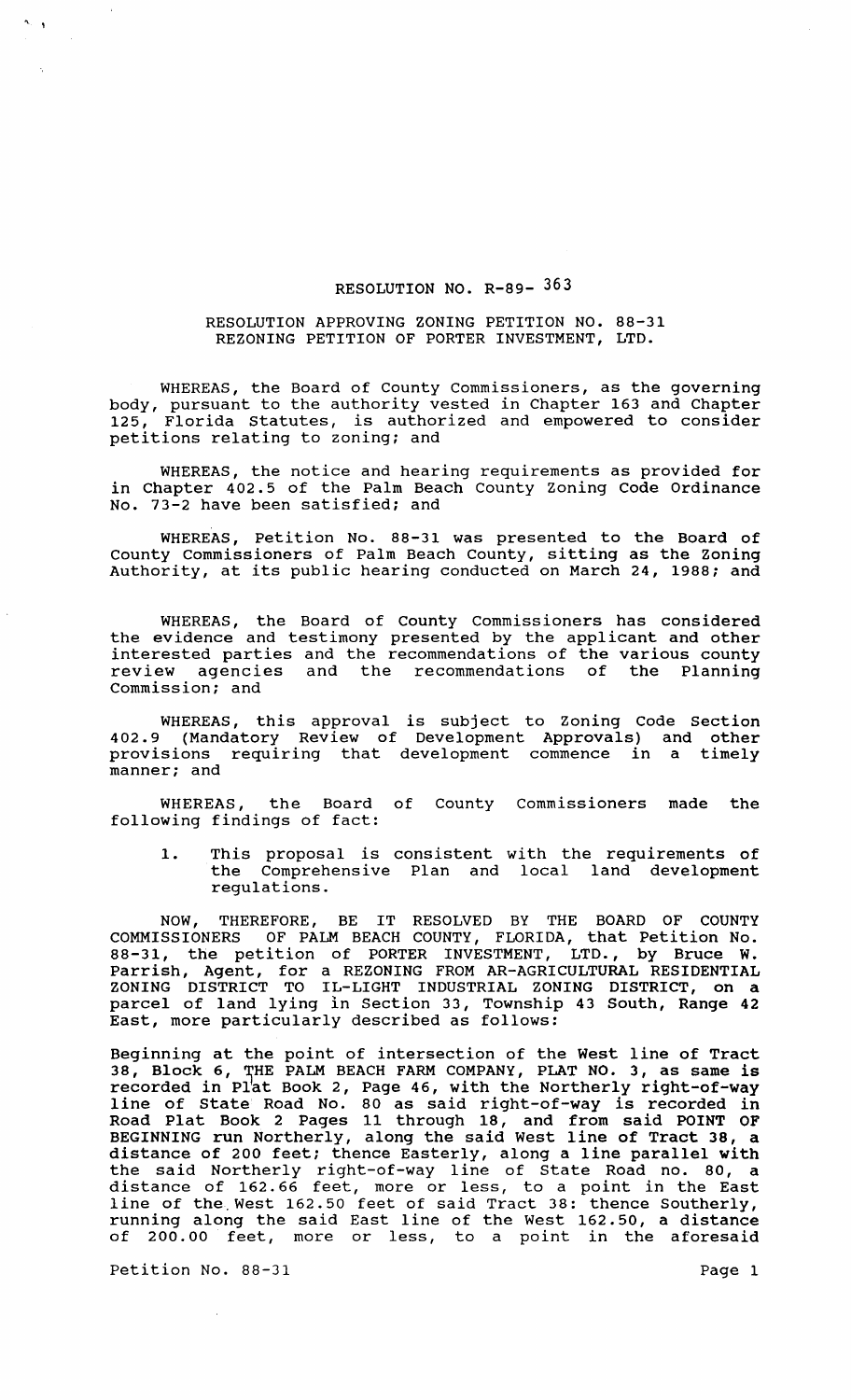Northerly right-of-way line of state Road No. 80; thence Westerly, running along the said Northerly right-of-way line, a distance of 162.66 feet, more or less, to the POINT OF BEGINNING.

PARCEL 2

A parcel of land in section 33, Township 45 South, Range 42 East, bounded on the West by the West line of Tract 38, Block 6, PALM BEACH FARMS COMPANY PLAT NO. 3, according to the Plat thereof, recorded in Plat Book No.2, Page 46 on the East by a line parallel to and 162.50 feet East of the West line of said Tract 38; on the North by a line parallel to and 308.70 feet South of the North line, of said Tract 38, and on the South by a line parallel to and 200.00 feet Northerly, measured along the West line of said Tract 38, from the Northerly right-of-way line of State Road No. 80, as now laid out and in use; Subject to an easement for road purposes over the East 12.5 feet thereof and to an easement for ingress and egress over the East 25.00 feet of the West 175.00 feet of said Tract 38.

#### PARCEL 3

The South 100.00 feet of the North 308.70 feet of the West 162.50 feet of Tract 38, Block 6, THE PALM BEACH FARMS COMPANY, PLAT NO. 3, recorded in Plat Book 2, Pages 45 to 54, inclusive. Subject to a road easement for road purposes over the East 12.50 feet thereof and to an easement for ingress and egress over the first 25.00 feet of the West 175.00 feet of said Tract 38.

# PARCEL 4

The South 100.00 feet of the North 208.70 feet of the West 162.50 feet of Tract 38, Block 6, PALM BEACH FARMS COMPANY, PLAT NO.3, recorded in Plat Book 2, Page 46. Subject to an easement for road purposes over the East 12.50 feet thereof and to an easement for ingress and egress over the East 25.00 feet of the West 175.00 feet of said Tract 38.

## PARCEL 5

Starting at a point on the West boundary of Tract 38, Block 6, Plat 3, Palm Beach Farms Company, starting at a point 473.00 feet North of Southwest corner surveyors stake, Tract 38, Block 6 Section 33, Township 43 South, Range 42 East; East 150.00 feet then North 100.00 feet then West 150.00 feet then South 100.00 feet. Subject to easement over the East 25 feet of the West 175.00 feet for ingress and egress road right-of-way according to survey made in May, 1957 by Brockway, Weber and Brockway, commencing at the Northwest corner of Tract 38, Block 6, Palm Beach Farms Company Plat No.3, recorded in Plat Book 2, Pages 45 to 54, thence Southerly along the Westerly line of said Tract 38, a distance of 8.52 feet to the POINT OF BEGINNING; thence continue Southerly along said Westerly line, a distance of 573.00 feet to a point on the Northerly right-of-way of State Road No. 80, thence Easterly along said Northerly right-of-way, making an angle with the proceeding course of 92 degrees 33' 30" as turned from North to East, a distance of 162.66 feet thence Northerly parallel to the West line of said Tract 38 a distance of 488.70

Petition No. 88-31 Page 2